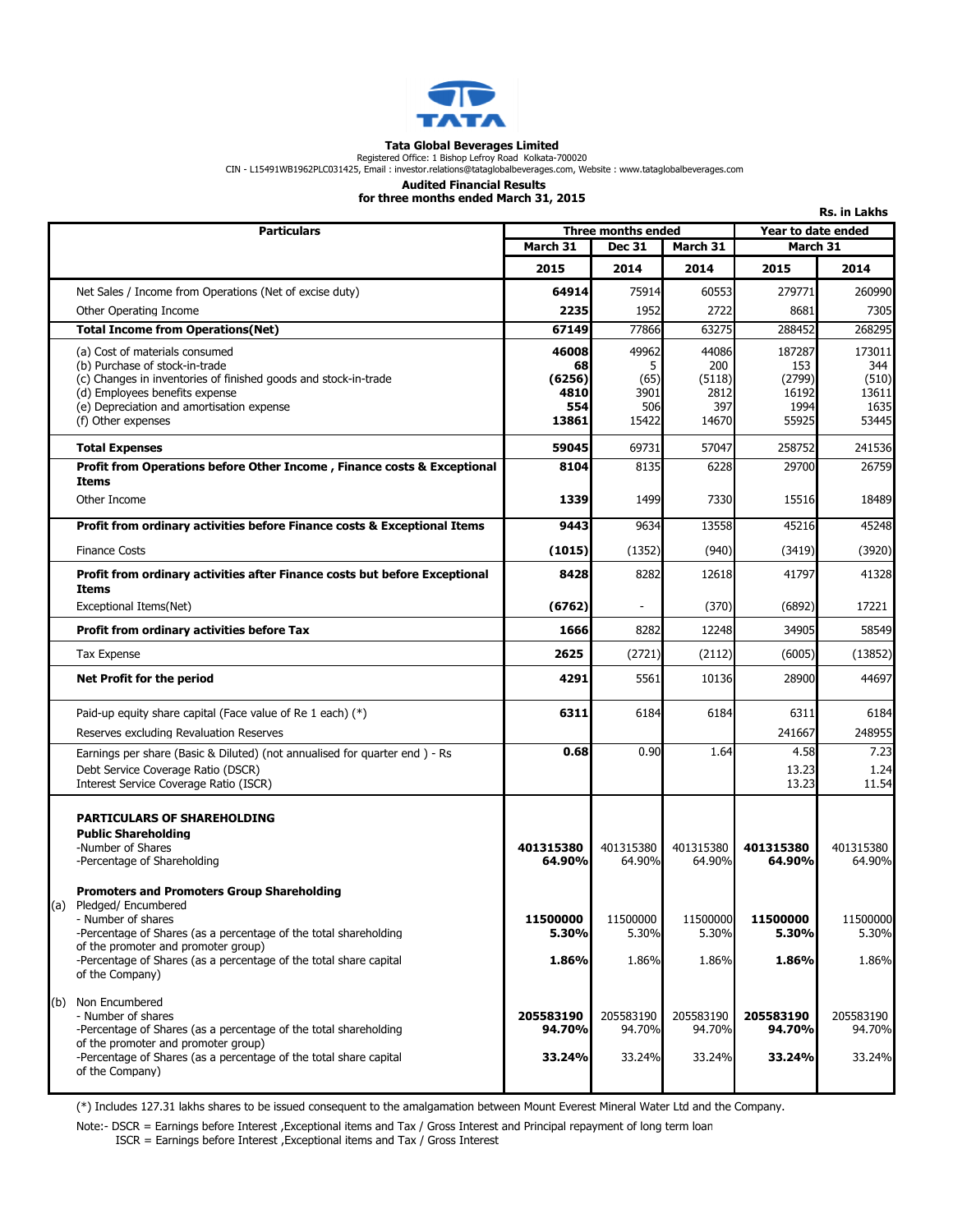#### Notes:

- 1. Pursuant to the Scheme of Amalgamation and Arrangement (the "Scheme") sanctioned by the Honorable High Court of Calcutta vide its order dated February, 16 2015 received on April 20, 2015 and the Honorable High Court of Himachal Pradesh vide its order dated March, 23 2015 received on April 27, 2015, Mount Everest Mineral Water Limited ("MEMW") a subsidiary of the Company engaged in sourcing and selling of natural mineral water, merged with the Company with effect from April 1, 2013 (the "appointed date"). The Scheme came into effect on May 18, 2015, the day on which both the orders were filed with the Registrar of the Companies, and pursuant thereto the entire business and all the assets and liabilities, duties and obligations of MEMW have been transferred to and vested in the Company with effect from April 1, 2013. Accordingly, the stand-alone results for the current quarter include financial results of MEMW from April 1, 2014, resultantly figures for the current quarter/year are not comparable to those of the previous quarter/year.
- 2. For the financial year including impact of amalgamation, Income from operations at Rs 2885 crores increased by 8% over the previous year driven by improved performance in branded tea operations. Profit from Operations at Rs 297 crores is higher than the previous year reflecting improved operating performance. Post impact of exceptional items, Profit after tax is Rs 289 crores.
- 3. For the quarter including impact of amalgamation, Income from operations at Rs 671 crores increased by 6% over corresponding quarter of previous year reflecting improved performance in the branded tea operations. Profit from operations at Rs 81 crores is higher than corresponding quarter of previous year reflecting improved operating performance. Tax expense for the quarter includes credit of Rs 48 crores on account of tax losses available on amalgamation and tax writebacks relating to earlier years. Post impact of exceptional items, Profit after tax is Rs 43 crores.

|                                                                    |                       | In Rs Crores          |  |
|--------------------------------------------------------------------|-----------------------|-----------------------|--|
|                                                                    | Year ended            |                       |  |
| <b>Particulars</b>                                                 | <b>Mar 31</b><br>2015 | <b>Mar 31</b><br>2014 |  |
|                                                                    |                       |                       |  |
| Profit on sale of property in Bangalore                            |                       | 192                   |  |
| Profit on sale of long term investment                             |                       | 35                    |  |
| Expenditure on product development                                 |                       | (14)                  |  |
| Expenditure on post retirement pension obligation                  |                       | (15)                  |  |
| Expenditure on new initiatives and restructuring activities        | (7)                   | (6)                   |  |
| Provision for Impairment/obligations relating to an Overseas Joint | (62)                  | (20)                  |  |
| Venture Company*                                                   |                       |                       |  |
| Income/(Expenditure) – Net                                         | (69)                  | 172                   |  |

4. The financial results include the following under Exceptional Items:

\*Relates to non branded business in China on account of delays in startup and stabilization of technology for an enhanced product range.

5. Earnings Per Share (EPS) (basic and diluted) and EPS, net of exceptional items (basic and diluted) for the quarter and the year are given below:

| In Rs                                | Three month ended |               |               | <b>Year Ended</b> |               |  |
|--------------------------------------|-------------------|---------------|---------------|-------------------|---------------|--|
|                                      | <b>Mar 31</b>     | <b>Dec 31</b> | <b>Mar 31</b> | <b>Mar 31</b>     | <b>Mar 31</b> |  |
|                                      | 2015              | 2014          | 2014          | 2015              | 2014          |  |
| Earnings Per Share - Rs *            | 0.68              | 0.90          | 1.64          | 4.58              | 7.23          |  |
| Earnings Per Share $-$ Rs* excluding | 1.72              | 0.90          | 1.68          | 5.63              | 5.07          |  |
| impact of exceptional items          |                   |               |               |                   |               |  |

\*Not annualized for the Quarter End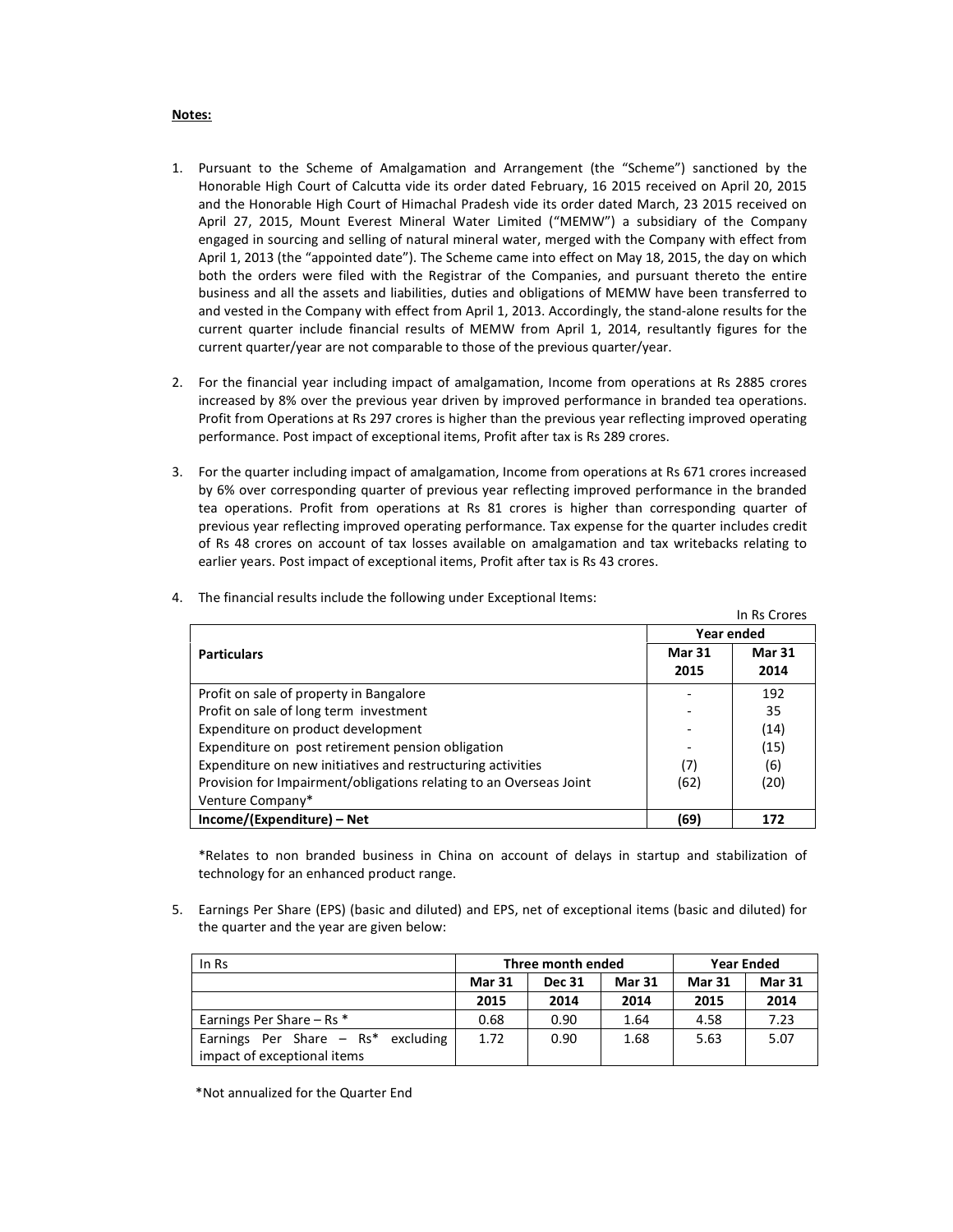- 6. During the year, the Company has with effect from  $1<sup>st</sup>$  April 2014, adopted estimated useful life of fixed assets as stipulated by Schedule II to the Companies Act 2013 or re-assessed useful life based on technical evaluation. The consequential impact (after considering the transition provision specified in Part C of Schedule II of Companies Act, 2013) on the depreciation charged and on the results for the quarter and year to date is not material.
- 7. As the Company's reportable activity falls within a single business segment, viz "Buying / Blending and Sale of tea in bulk and value added form" the disclosure requirements of Accounting Standard (AS-17) on "Segment Reporting" specified under section 133 of the Companies Act, 2013 read with Rule 7 of the Companies (Accounts) Rules, 2014, are not applicable.
- 8. Investor complaints :

| Pending at the   | Received during the | Disposed of during the | Remaining unresolved |
|------------------|---------------------|------------------------|----------------------|
| beginning of the | Quarter             | Quarter                | at the end of the    |
| Quarter          |                     |                        | Quarter              |
|                  |                     |                        | -                    |

- 9. Previous period's figures have been rearranged/ regrouped to the extent necessary, to conform to the current period's figures.
- 10. Figures of the quarter ended March 31, 2015 and March 31, 2014 are the balancing figures between audited figures in respect of the full financial year and published year to date figures up to the third quarter of the relevant financial year.
- 11. Statement of Asset and Liabilities as at March 31, 2015 along with comparatives is annexed.
- 12. The Board of Directors has recommended a dividend payment of Rs. 2.25 per share (Face value Re. 1 each) for the year ended March 31, 2015.
- 13. The aforementioned results were reviewed by the Audit Committee of the Board on May 27, 2015 and subsequently taken on record by the Board of Directors at its Meeting held on May 28, 2015. The statutory auditors of the company have audited these results.

Mumbai, May 28, 2015 (Chairman)

Cyrus P Mistry